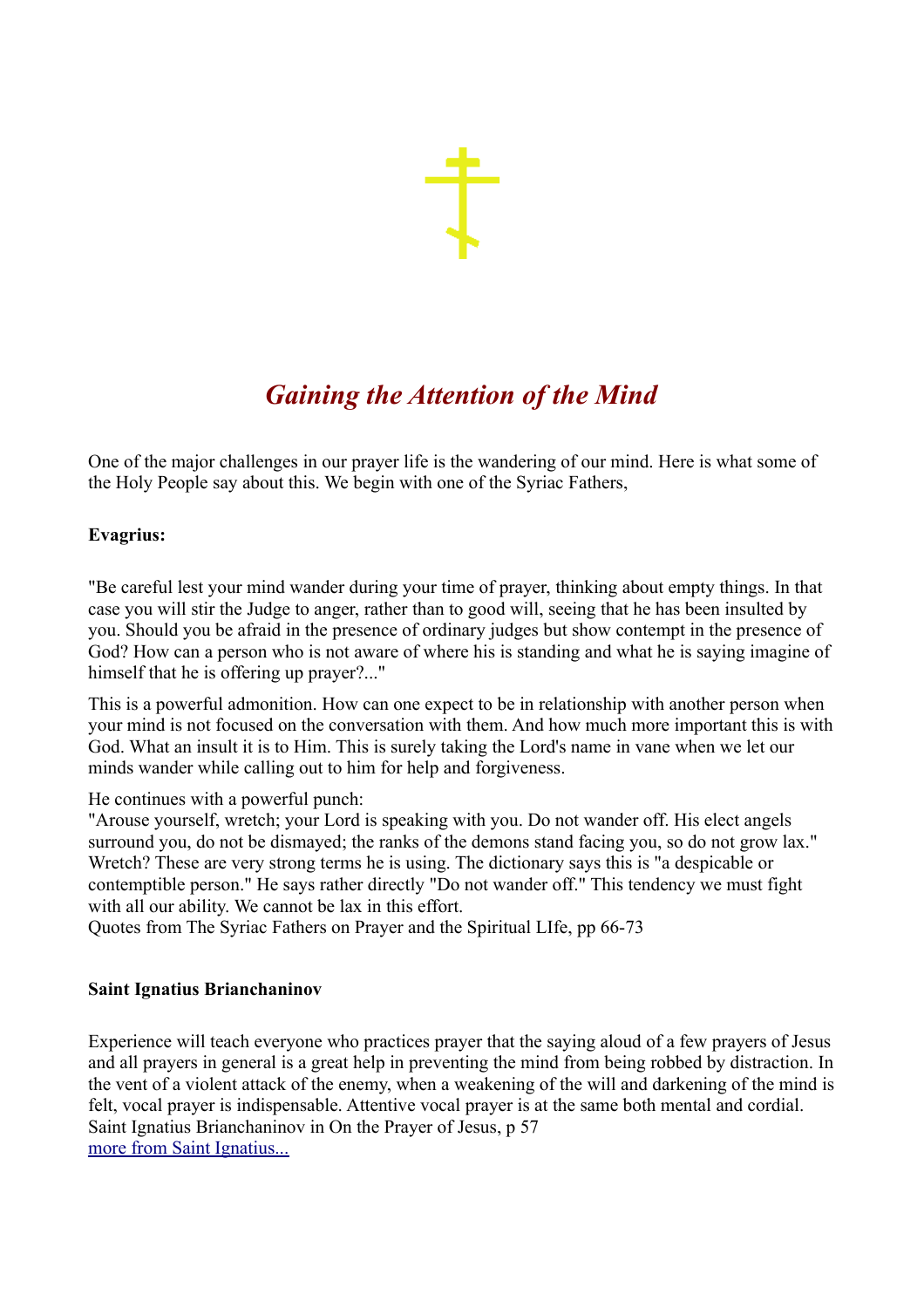## **Theophan the Recluse**

When we pray we must stand in our mind before God, and think of Him alone. Yet various thoughts keep jostling in the mind, and draw it away from God. In order to teach the mind to rest on one thing, the Holy Fathers used short prayers and acquired the habit of reciting them unceasingly. This unceasing repetition of a short prayer kept the mind on the thought of God and dispersed all irrelevant thoughts. They adopted various short prayers, but it is the Jesus Prayer which has become particularly established amongst us and is most generally employed: 'Lord Jesus Christ, Son of God, have mercy upon me, a sinner!'

So this is what the Jesus Prayer is. It is one among various short prayers, oral like all others. Its purpose is to keep the mind on the single thought of God.

In order to keep the mind on one thing by the use of a short prayer, it is necessary to preserve attention and so lead it into the heart: for so long as the mind remains in the head, where thoughts jostle one another, it has no time to concentrate on one thing. But when attention descends into the heart, it attracts all the powers of the soul and body into one point there. This concentration of all human life in one place is immediately reflected in the heart by a special sensation that is the beginning of future warmth. This sensation, faint at the beginning, becomes gradually stronger, firmer, deeper. At first only tepid, it grows into warm feeling and concentrates the attention upon itself And so it comes about that, whereas in the initial stages the attention is kept in the heart by an effort of will, in due course this attention, by its own vigor, gives birth to warmth in the heart. This warmth then holds the attention without special effort. From this, the two go on supporting one another, and must remain inseparable; because dispersion of attention cools the warmth, and diminishing warmth weakens attention.

## **Wandering Thoughts**

You are subject to wandering thoughts because you listen to idle talk, and memories often remain with you. Out of these memories the enemy weaves a web in front of your mind's eye in order to enmesh it. When this happens, you should descend into your heart, turning your eyes away from the illusory images presented by the enemy, and call to the Lord.

[On wanderng thoughts by St. Theophan](http://www.orthodoxprayer.org/Articles_files/Theophan-Wandering%20Thoughts.html) [more from Saint Theophan...](http://www.orthodoxprayer.org/Articles_files/Theophan-Jesus%20Prayer.html)

#### **Saint Gregory Palamas**

The closet of the soul is the body; our doors are the five bodily senses. The soul enters its closet when the mind does not wander hither and thither, roaming among things and affairs of the world, but stays within, in our heart.

Our senses become closed and remain closed when we do not let them be attached to external sensory things, and in this way our mind remains free from every worldly attachment, and by secret mental prayer unites with God its Father. "And thy Father which seeth in secret shall reward thee openly," adds the Lord.

God who knows all secret things sees mental prayer and rewards it openly with great gifts. For that prayer is true and perfect which fills the soul with Divine grace and spiritual gifts. As chrism perfumes the jar the more strongly the tighter it is closed, so prayer, the more fast it is imprisoned in the heart, abounds the more in Divine grace.

So, brother, when you enter your closet and close your door, that is, when your mind is not darting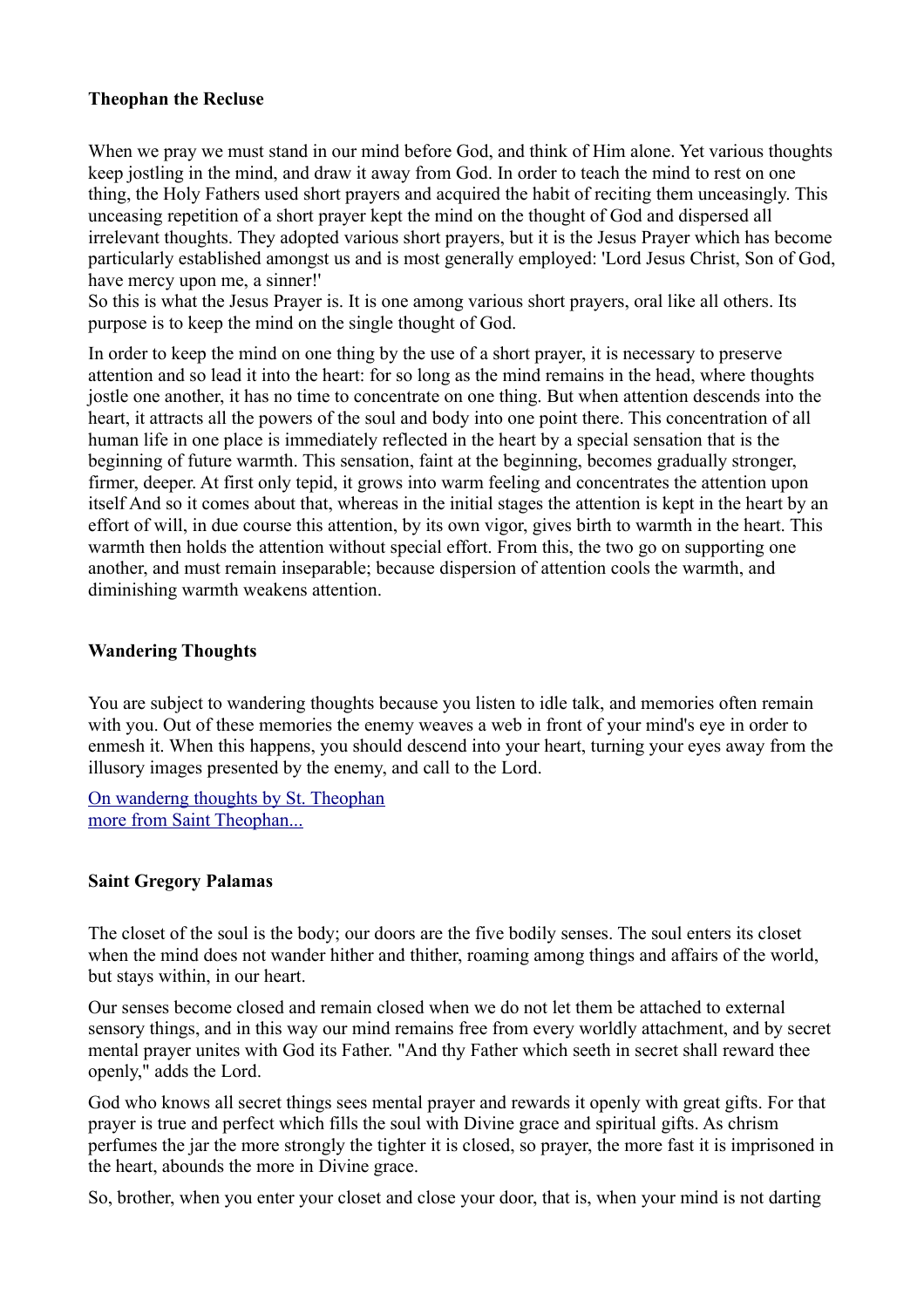hither and thither but enters within your heart, and your senses are confined and barred against things of this world, and when you pray thus always, you too are then like the holy angels, and your Father, Who sees your prayer in secret, which you bring Him in the hidden depths of your heart, will reward you openly by great spiritual gifts.

St Gregory Palamas, from "Early Fathers From the Philokalia," translated from the Russian text, "Dobrotolubiye," by E. Kadloubovsky and G.E.H. Palmer, eighth edition, (London: Faber and Faber, Ltd., 1981), pp. 412 - 415 [more from Gregory Palamas...](http://www.orthodoxprayer.org/Articles_files/Palamas-Pray%20without%20Ceasing.html)

#### **A Monk on the Holy Mountain**

#### **Use of Prayer Rope** to Control our Thoughts

We are constantly occupied by all kinds of thoughts that appear in our heads, and it seems we no sooner start to pray than we catch ourselves thinking about something else. Here again, the physical presence of the prayer rope in our fingers can help us catch ourselves and return to our task of prayer more quickly. Or meeting up with one of the markers or with the cross on the prayer rope as we move it through our fingers reminds us that we have been robbed of prayers we intended to offer. And immediately we can offer our prayers anew without getting further entangled in our thoughts about how easily we get distracted from prayer to God.

Meditation of a monk on the Holy Mountain in On the Prayer of Jesus, p 110

## **Elder Ephriam Control of Distractions**

If you are distracted for a little while, as soon as you perceive that you have strayed from the place and the manner of your prayer, immediately return. And if you are carried away again, return once more. If you keep returning every time you are distracted, God will see your labor and your eagerness, and by His grace, little by little, He will make your nous steady. The nous is accustomed to run around and only remains where we feel pain. Therefore, pause momentarily after you inhale; do not exhale immediately. this will cause a slight , harmless pain in the heart, which is the place where we want to establish our nous. this small pain greatly assists by attracting the intellect like a magnet and holding it there to serve the nous somewhat like a servant Elder Ephriam in Counsels from the Holy Mountains, p 338

#### **Archimandrite Sophrony**

When we pray in a quiet solitary place quite often useless thoughts persistently gather about the mind, distracting attention from the heart. Prayer seems futile because the mind is not taking part in the invocation of the Name of Jesus––only the lips mechanically repeat the words. And when the prayer comes t an end, extraneous thoughts then generally go away, leaving one in peace. However, there is some sense in this tedious business: in invoking the Divine Name we set in motion all that is concealed in us. Prayer is like shafts of light cast on the dark depths of our inner life, showing us what passions or attachments are lodged in us. When this happens we must urgently pronounce the Holy Name, so that a feeling of repentance increases in the soul. Archimandrite Sophrony in On Prayer, pp 151-152

Those who want to pray with a cleansed mind (nous) must not concern themselves with the latest news from the newspapers, or read books that are irrelevant to our spiritual life – especially those books that arouse the passions – and they must not strive to learn out of curiosity whatever pertains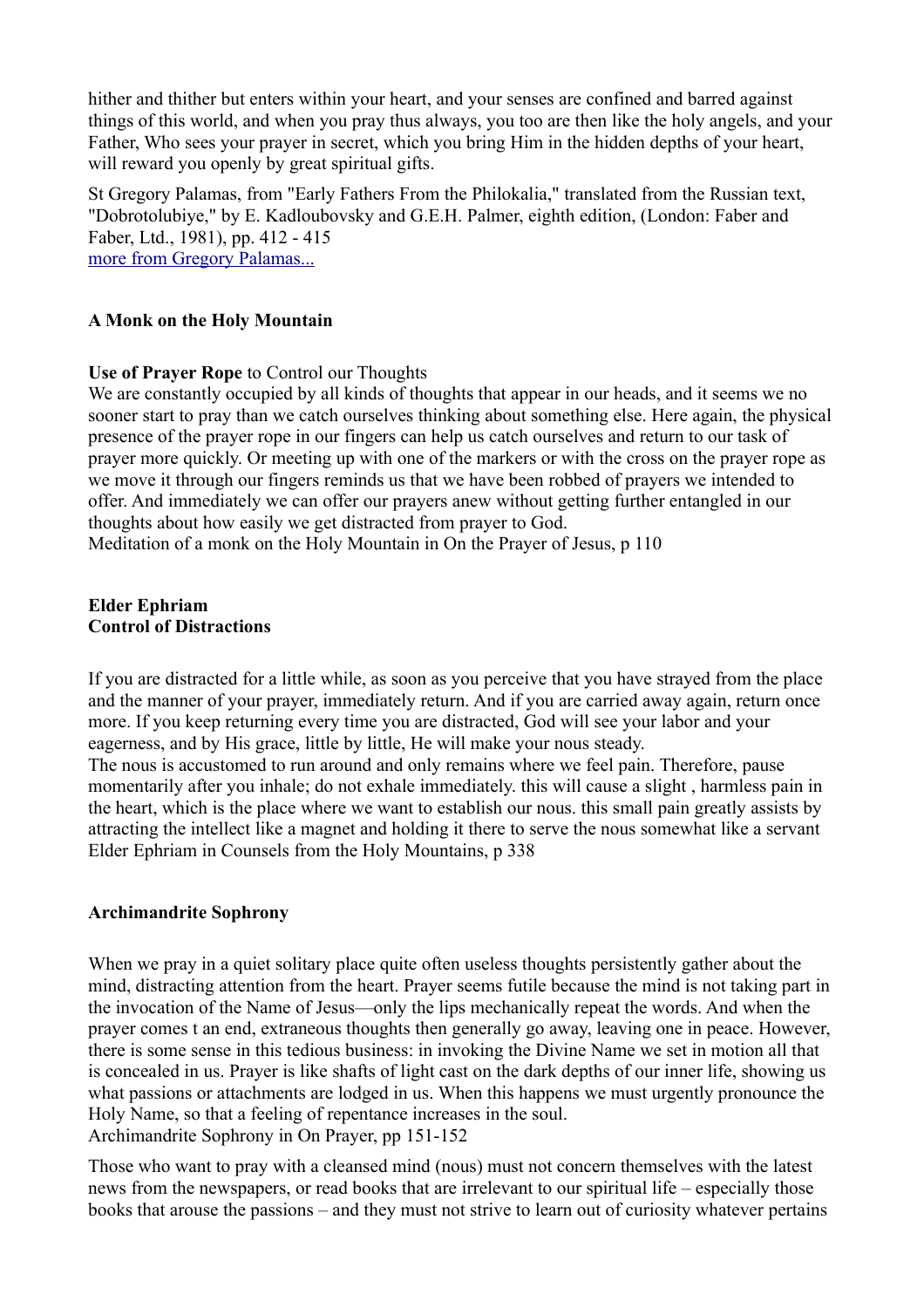to the lives of others. All these things bring foreign thoughts to mind, and when a person attempts to elucidate them, they confound his mind even more.

## **Metropolitan of Nafpaktos Heirotheos**

You should know that the devil will try to break the unity of the words at all costs and enter into the nous and heart. He will try to make only one small opening in order to put a bomb (a thought) and blow up all this holy effort. However we must not allow him in. We must say the Jesus prayer loudly (vocally) os the the ears will also hear it, because this helps the mind concentrate more... Metropolitan of Nafpaktos Heirotheos in A Night In The Desert Of The Holy Mountain, p 77

We should ask for help from God when we realize that our nous is continually being distracted and scattered. Like the Apostle Peter who , when he saw the strong wind and he began to sink, cried out "Lord save me", (Matt 14:30) we, also, should do the same when the whirlwind of thoughts and weariness arises. And then what happened in the case of the Apostle will happen to us: "Jesus immediately reached out His hand and caught him" (Matt 14:31). That is, after an arduous prayer, with the help of God, all these images which come to distract the nous will be dissolved, consumed in flames invisibly by the name of Christ. I repeat, we must not panic in these cases but we must go on offering resistance. And our resistance must be as strong as the attack of the evil one. Metropolitan of Nafpaktos Heirotheos in A Night In The Desert Of The Holy Mountain, p 80

Imagination is the most cunning weapon of Satan; imagining good works, imagining bad ones. Various thoughts come and preoccupy the nous, so that it ceases to meditate on the name of Jesus. He tries to make man not to show interest in God and express his love. Primarily he coaxes him to call to mind of the various faults he has committed in his former and recent life… Metropolitan of Nafpaktos Heirotheos in A Night In The Desert Of The Holy Mountain, p 95

..the athlete of prayer must not let himself be shaken. He must oppose imagination with the continuous invocation of the name of Jesus, and he must be concentrated within the words of the Jesus prayer. He just stand bravely in the conciseness of the Jesus prayer. He must not think of anything during prayer, either of wrong or even good works…

Metropolitan of Nafpaktos Heirotheos in A Night In The Desert Of The Holy Mountain, p 96

#### **Saint John Chrysostom Control the Mind**

"It is necessary to lock oneself up with oneself, to curb and control one's mind and to chastise every thought or action of the evil one by calling on the name of our Lord Jesus Christ." And "where the the body stands, there the mind should be, so that noting exists between God and the heart as a dividing wall or a partition to screen off the heart and separate the mind from God. If the mind happens to be ravished by something, it is necessary not to let the thoughts dwell on it, lest identification with thoughts is counted as sin on judgment day in the presence of the Lord, when God will judge the secrets of men. Always free yourself and remain with our Lord and God until He gives you of His bounty. Seek nothing from the Lord of glory except this one mercy; and seek this mercy with a humble and warm heart, calling to Him from morning till evening and if possible all night: "Lord Jesus Christ, have mercy on me," and forcing your mind to this work until death itself. for this work demands great forcing, since "strait is the gate, and narrow is the way, which leadeth unto life." (Mat 11:12). I implore you therefore not to withdraw your hearts from God, but to watch them and guard them by constant remembrance of our Lord Jesus Christ, until the name of our Lord is deeply rooted in you heart and you cease to think of aught but glorifying the Lord in you." St. John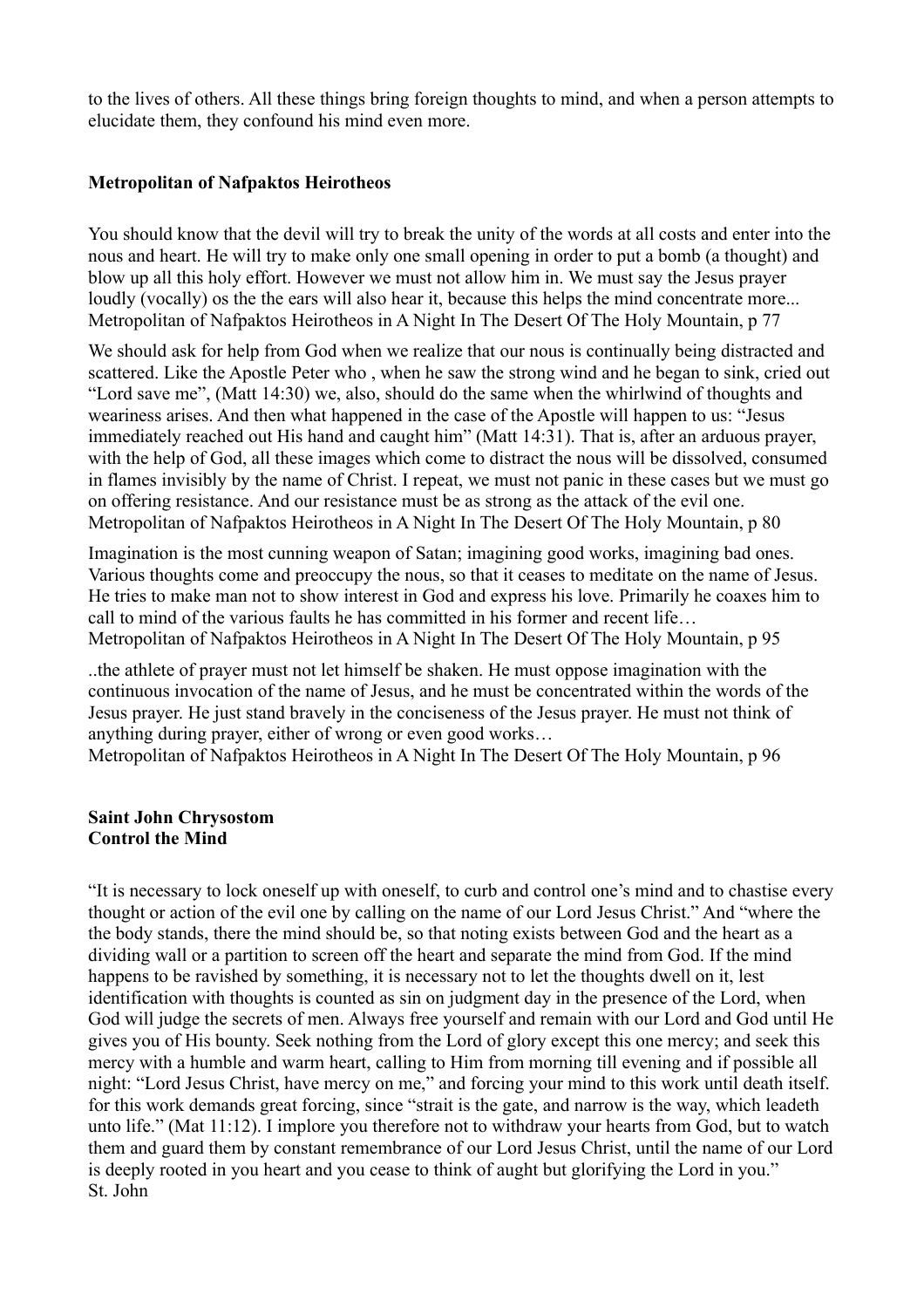Callistus & Ignatius, Writings from the Philokalia On the Prayer of the Heart, p233

## **Callistus Patriarch Purified Mind**

Purified of everything external and having entirely mastered the senses by active virtue, the mind rests unmoving within the heart, its vision established in the center. There it receives mental illuminations, like flashes of lightning, and thus collects Divine understanding. Callistus Patriarch p 272

## **Attention**

If you wish to learn how to pray, keep your gaze fixed on the end of attention or of prayer. This end id adoration, contrition of the heart, love of neighbor. It is self-evident that lustful thoughts, whisperings of slander, hatred of one's neighbor and similar things are opposed to it. All this is incompatible with the work of prayer.

Callistus Patriarch, Writings from the Philokalia On the Prayer of the Heart, p 273

## **Hesychius of Jerusalem**

Attention is unceasing silence of the heart, free of all thoughts. At all times, constantly and without ceasing, it breathes Christ Jesus, the Son of God and God, and Him alone, it calls upon Him, and with Him bravely fights against the enemies, and makes confession to Him Who has power to forgive sins. Such a soul , through continual calling on Christ, embraces Him Who alone searches the heart; and it seeks to hide its sweetness and its inner attainment from all men in every way, lest the evil one should have an easy entrance for his wickedness and destroy its excellent working. Hesychius of Jerusalem, Writings from the Philokalia On the Prayer of the Heart, p280

Sobriety is the steadfast setting up of the thought of the mind and posting it at the door of the heart, so that it sees alien thoughts as they come, those thieves and robbers, and hears what these destroyers say and do; and sees what is the image inscribed and figured in them by the demons, who are trying thus to seduce the mind by fantasy. For this work, when it is done with loving effort, reveals to us very fundamentally and clearly, by experience the art of mental way and brings skill in it.

Hesychius of Jerusalem, Writings from the Philokalia On the Prayer of the Heart, p280

You should look within with a keen and intense look of the mind so as to perceive those who enter; and when you perceive them, you should at once crush the head of the snake by resistance; and along with this call on Christ with groaning. And then you will gain the experience of unseen Divine intercession; and you will see clearly what is rightness of heart (whether it works rightly and in what its right work consists).

Hesychius of Jerusalem, Writings from the Philokalia On the Prayer of the Heart, p 283

## **Spider in the Web**

If you wish to struggle as you ought, beloved, let that little creature the spider be a pattern to you, showing you the way and order of silence of the heart. The spider seizes and kill small flies; like the spider (sitting in the middle of its web) may you too keep silence in the soul with the utmost effort,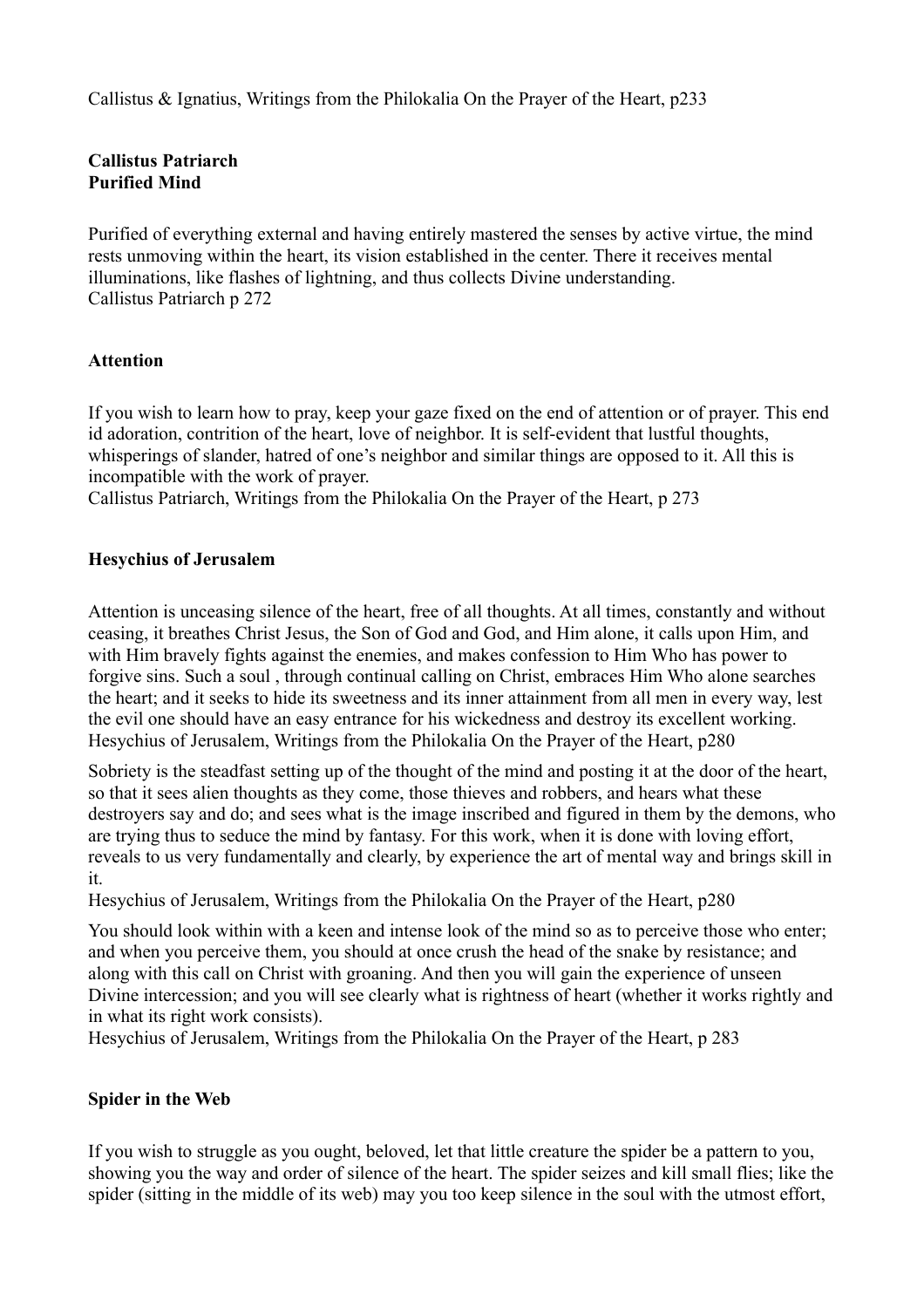and never cease killing the children of Babylon; for such slaughter you would be called happy the the Holy Spirit through the mouth of David (Ps cxxxvii. 9) Hesychius of Jerusalem, Writings from the Philokalia On the Prayer of the Heart, p 284

Mind is invisibly engaged in battle with the mind––the demon's mind with our mind. And for this reason it is needful for us to cry out of the depths at each moment to Christ, that He will drive away from us the demon's mind and give us the prize of victory, as He loves men. Hesychius of Jerusalem, Writings from the Philokalia On the Prayer of the Heart, p 289

It is impossible to live our present life without food and drink. So, too, it is impossible for the soul to attain anything spiritual and pleasing to God, or to be free on inner sin, without guarding of the mind and purity of hear, in other words, without sobriety, no matter how much a man strives to refrain from committing sins indeed through fear of future torment. Hesychius of Jerusalem, Writings from the Philokalia On the Prayer of the Heart, p 300

This virtue of attention is called mental love of wisdom. Practice it with great sobriety and zealous warmth, with prayer to Jesus, with humility and constancy, with silence of your physical and mental lips, with abstinence in food and drink, withdrawing fro all sin. Practice it by following the mental path skillfully with good judgment, and with God's help it will reveal to you things you never expected, will give you knowledge, will enlighten you, make you wise and will teach you things which formerly your mind could not even receive, when you were walking in the obscurity of passions and dark deeds, plunged in the abyss of forgetfulness and confusion of thoughts. Hesychius of Jerusalem, Writings from the Philokalia On the Prayer of the Heart, p 302

## **Philotheus of Sinai Warfare**

There is warfare where evil spirits secretly battle with the soul by means of thoughts... Why and wherefore are those attacks and onslaughts directed against us? To prevent us from fulfilling God's will of which we pray: "Thy will be done" (Luke 11:2), that is, God's commandments. Anyone who sets his mind firmly in perfect sobriety in the Lord, free from wandering, and carefully observes these invasions (of the heart) by invisible enemies and the melees (skirmishes with the sober mind) which take place in dreams of fantasy, will learn all this in practice. this is why evil demons are the target at which the Lord aims. Being God and thus foreseeing their plots, He established His commandments to oppose their aim, with threats against those who transgress them. Philotheus of Sinai, Writings from the Philokalia On the Prayer of the Heart, p 325-326

Guard your mind with extreme intensity of attention. As soon as you notice a (hostile) thought, immediately resist it and at the same time hasten to call on Christ our Lord to wreak vengeance. While you are still calling to Him, sweet Jesus will say: I am with you to protect you. But when by your prayer the enemies are subdued, you must again diligently pay attention to your mind. Here come waves (of thoughts), more numerous than ever, again rushing against you, one after another, so that the soul is almost engulfed in them and is about to perish. But Jesus, being God, when the disciple appeals, again forbids the evil winds (of thoughts, and they become subdued). But you, having found an hour or a moment of respite from attacks of the enemy, glorify Him Who has saved you, and plunge deep into meditation upon death.

Philotheus of Sinai, Writings from the Philokalia On the Prayer of the Heart, p334-335

Let us pursue our way with the strictest attention of the heart on the sensation of the soul. Attention, when daily combined with prayer, produces something like the fiery chariot of Elias, lifting a man up to heaven.....

Philotheus of Sinai, Writings from the Philokalia On the Prayer of the Heart, p 335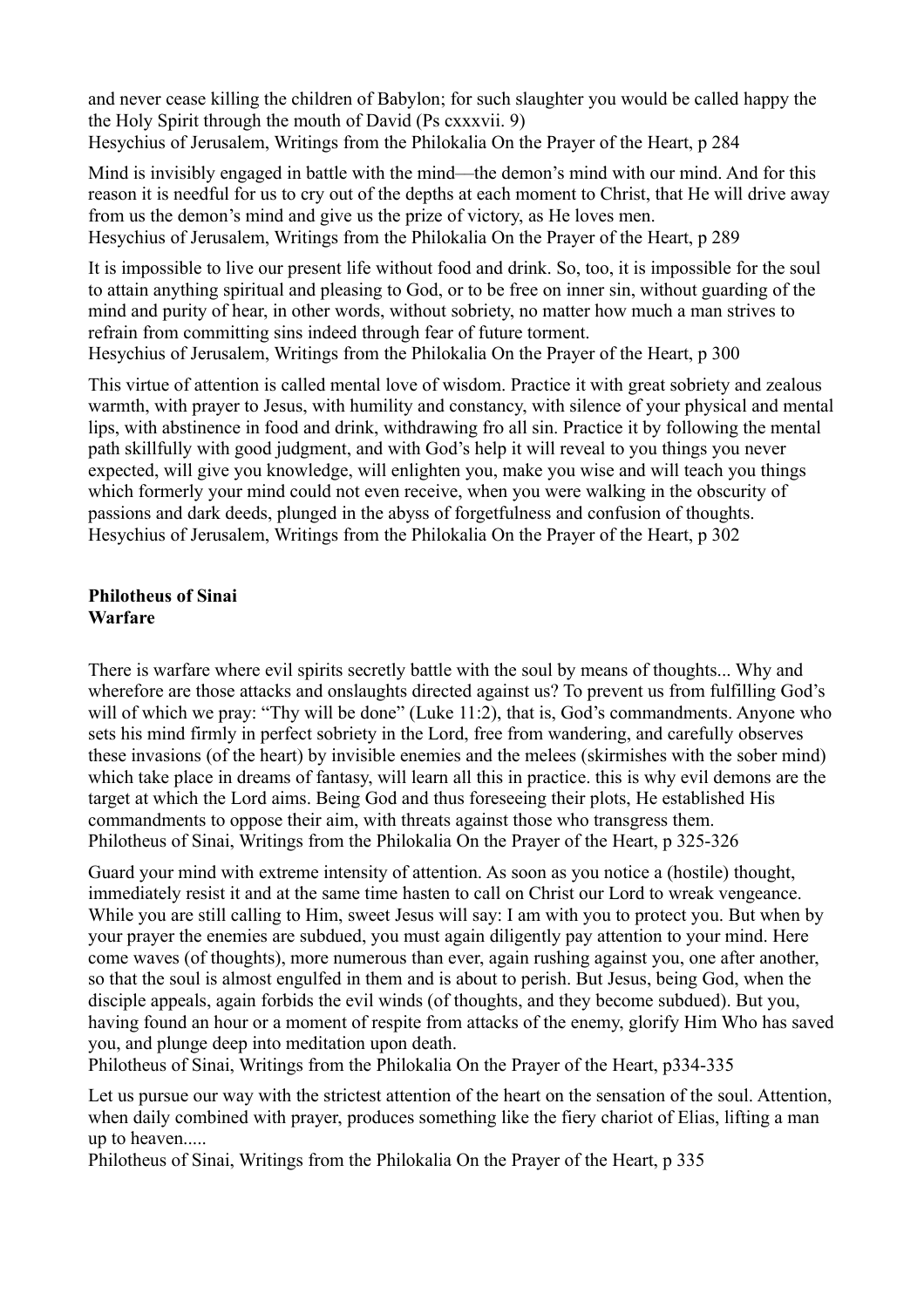#### **Nicephorus the Solitary**

...Having banished every thought from this inner talking (for you can do this if you want to). give it the following short prayer: "Lord Jesus Christ, Son of God, have mercy on me––and force it, instead of all other thought, to have only this one constant cry within. If you continue to do this constantly, with your whole attention, then in time this will open for you the way to the heart which I have described. There can be no doubt about this, for we have proved it ourselves by experience. Nicephorus the Solitary, Writings from the Philokalia On the Prayer of the Heart, pp 33-34

## **Mother Alexandria**

Any stray thought, however good or pious, can become an obstacle. When you embrace a dear one you do not stop to meditate how and why you love--you just love wholeheartedly. It is the same when spiritually we grasp Jesus the Christ to our heart. If we pay heed to the depth and quality of our love, it means that we are preoccupied with our own reactions, rather than giving ourselves unreservedly to Jesus --holding nothing back.

[More from Mother Alexandria on the Jesus prayer...](http://www.orthodoxprayer.org/Articles_files/Mother%20Alexandra-Jesus%20Prayer.html)

#### **Desert Fathers – Unknown**

A brother asked one of the Fathers, What shall I do? My thoughts are always turned to lust without allowing me an hour's respite, and my soul is tormented by it. He said to him, Every time the demons suggest these thoughts to you, do not argue with them. For the activity of demons always is to suggest, and suggestions are not sins, for they cannot compel; but it rests with you to welcome them, or not to welcome them. Do you know what the Midianites did? They adorned their daughters and presented them to the Israelites. They did not compel anyone, but those who consented, sinned with them, while the others were enraged and put them to death. It is the same with thoughts. The brother answered the old man, What shall I do, then, for I am weak and passion overcomes me?? He said to him, Watch your thoughts, and every time they begin to say something to you, do not answer them but rise and pray; kneel down, saying, Son of God, have mercy on me.

Then the brother said to him, Look, Abba, I meditate, and there is no compunction in my heart because I do not understand the meaning of the words. The other said to him, Be content to meditate. Indeed, I have learned that Abba Poemen and many other Fathers uttered the following saying, The magician does not understand the meaning of the words which he pronounces, but the wild animal who hears it understands, submits, and bows to it. So it is with us also; even if we do not understand the meaning of the words we are saying, when the demons hear them, they take fright and go away.

From Blog [Desert Fathers](http://orthodoxfathers.org/prayer-and-meditation.htm) 

#### **Watchfulness and Prayer - Hieromonk Damascene**

In the Orthodox Church, we have a special means of cutting off thoughts: the Jesus Prayer. The effects of this Prayer are twofold. In the first place the Prayer helps us to cut off and turn away from impassioned thoughts. And in the second place the Prayer helps us to turn and keep turning to Christ our Savior at all times.

When we practice watchfulness with the help of the Jesus Prayer, we make our soul open to receive the Grace of the Holy Spirit, which transforms us and deifies us. We are no longer repelling Grace,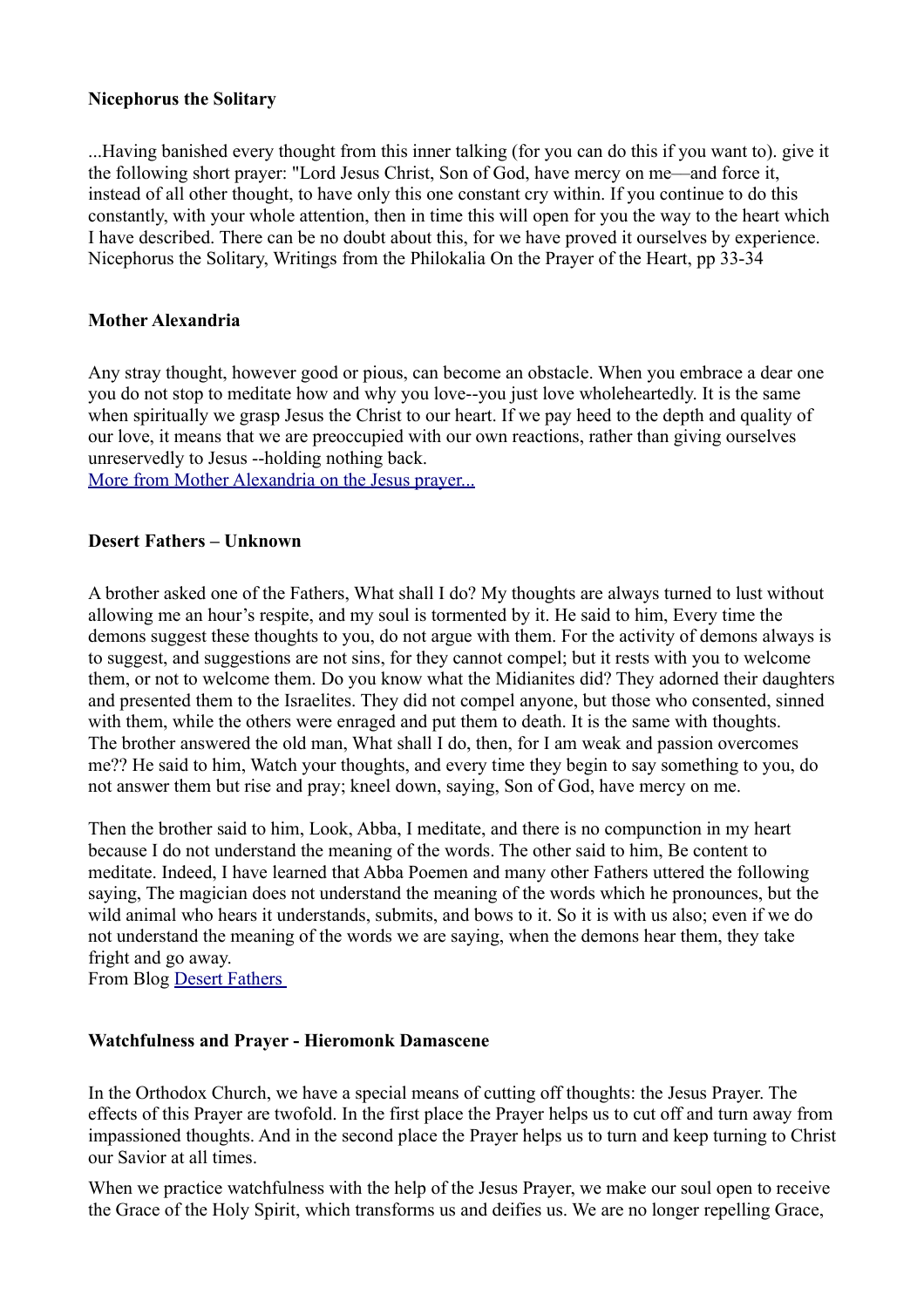but attracting it. We are calling upon Christ to have mercy on our darkened souls, to dwell within us more fully, to fill us with His unending Life, with the Light of the Holy Spirit Whom He has sent from the Father (cf. John 15:26). Thus our darkened nous is illumined by the Light of the Uncreated Grace of God. "Only the Holy Spirit can purify the nous," writes St. Diadochos of Photiki in The Philokalia. "... In every way, therefore, and especially through peace of soul, we must make ourselves a dwelling-place for the Holy Spirit. Then we shall have the lamp of spiritual knowledge burning always within us."

[More on Watchfulness and Prayer by Hieromonk Damascene](http://www.orthodoxprayer.org/Articles_files/Damascene-Watchfulness%20&%20Prayer.html)

#### **On thoughts of the mind - Saint John the Solitary**

Be attentive to the thoughts of the mind. If some evil thought passes through you, do not get upset, for it is not the transient thoughts of your mind that the knowledge of the Lord of all observes, rather He looks at the depths of the mind to see if you take pleasure in that evil thought which resides there; for hateful thoughts float over the surface of the mind, but it is the senses that are lower down which can chase away hateful thoughts, which the Lord of all examines. He does not judge what just passes over the mind, but rather the thoughts that are lower down than those hateful ones, namely those which appear in the depths of the mind, which can drive them away with its hidden hand. For He does not pardon the thoughts which spring up from the depth of the mind, for it is they which should be chasing away those which pass over the surface of the mind; He judges those thoughts which have a passage into the heart.

#### [See also Attention in Prayer](http://www.orthodoxprayer.org/Attention%20in%20Prayer.html)

## *Humility Essential in Practicing the Jesus Prayer*

The Jesus prayer is also a complete practice of humility. As we complete this prayer we cry out for God to "Have mercy on us." Why? Because we recognize that we are sinners. This is important because the confession of our faith in Jesus is connected with our inability to be saved on our own accord. For our salvation we require faith in Christ and our humble awareness of our sinfulness. Saint Maximos points out that pride, the opposite of humility and the predominate sin of mankind, consists of two forms of ignorance. The first is the ignorance of the divine power and the second is the ignorance of human weakness. The humble person is one who has faith in the divine power and recognizes his weaknesses. Therefore, in the Jesus Prayer we confess the power of Christ as our Lord and God along with our weaknesses seeking His mercy for our sinfulness. (Metropolitan of Nafpaktos Hierotheos, *A Night in the Desert of the Holy Mountain*, p 44-45)

#### **Saint Gregory of Sinai**

Those who say or do something without humility are like a man who builds a house in winter or without cement. It is given to very few minds to acquire humility and to know it through experience. Those who speak of it in words are like people measuring a bottomless pit. We others, who are blind and guess but little the meaning of this great light, say: true humility does not say humble words, nor does it assume humble looks, it does not force one either to think humble of oneself, or to abuse oneself in self-beliitlement. Allthough all such things are the beginning, the manifestations and the various aspects of humility, humility itself is grace, given from above. There are two kinds of humility, as the holy fathers teach: to deem oneself the lowest of all being and to ascribe to God all one's good actions. The first is the beginning, the second the end. Those who seek humility are advised to keep in their minds the following three thoughts: that they are the most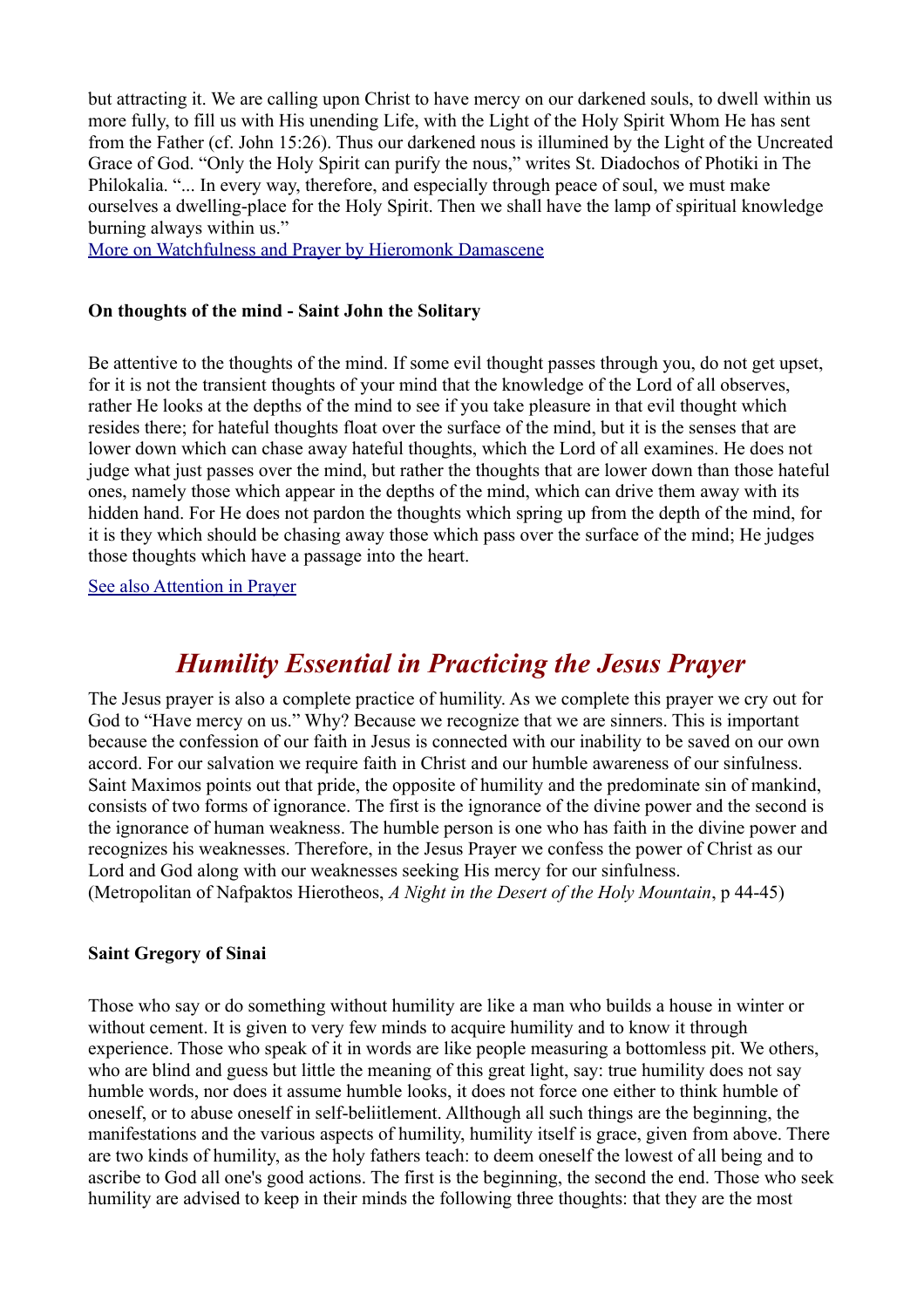sinful of all men, that they are the most despicable of all creatures since their state is an unnatural one, and that they are more damned than the demons, since they are the slave of demons. Saint Gregory of Sinai, *Writings from the Philokalia On the Prayer of the Heart*, p 63

## **Hesychius of Jerusalem**

Having begun to live in attention of the mind, if we combine humility with sobriety and prayer with resistance, we shall progress on our mental journey with the holy and adored name of Jesus Christ, which will light our way like a lamp. Thus we will sweep the house of our heart clean of sin and will set it in order and adorn it. But if we put our trust solely in our own attention and sobriety, we shall be speedily attacked and overcome by the enemy. Then these wicked evil-doers will begin to overpower us in everything, and we shall become more and more enmeshed in evil desires as in a net. Or we shall be completely put to death by them, since we shall not have with us the victorious sword––the name of Jesus Christ. for on this sacred sword, if it is constantly wielded in a heart swept clean of all images, can turn them to flight, slay and scorch them and devour them as a fire devours straw.

Hesychius of Jerusalem, *Writings from the Philokalia On the Prayer of the Heart*, p 310

The Lord said: "Learn of me; for I am meek and lowly in heart" (Matt 11:29). He said also: "Whosoever therefore shall humble himself as this little child, the same is greatest in the kingdom of heaven" (Matt 18:4). "Learn of me", He says. So you see what we must learn? Humility. His commandment is eternal life––and this commandment is humility. Therefore whoever is not humble has abjured life and so will naturally find himself there where is its opposite. Hesychius of Jerusalem, *Writings from the Philokalia On the Prayer of the Heart*, p 318

## **Philotheus of Sinai**

If we sincerely wish to guard our mind in the Lord, we have need of great humility, first in relation to God, and second, in relation to men. We should always strive to make our heart contrite, seeking for the putting into practice every means for humbling it. It is well known that what renders the heart humble and contrite... is memory of all our sins from youth onwards; if the mind examines them in detail, the recollection habitually makes us humble, brings tears and moves us to a wholehearted gratitude to God; so too does a constant and active (deeply felt) memory of death which gives birth to sweetness, glad mourning and sobriety of mind. The thing which pre-eminently humbles our mind and disposes us to keep out eyes downcast to the ground is memory of the passion of our Lord Jesus Christ, if a man goes over it in his memory and remembers it in detail. This also engenders tears. In addition our soul is made truly humble by the great mercies of God towards us personally, if we examine and enumerate in detail; for our fight is with proud demons (who are ungrateful to God).

Let not your self-love turn you aside from these salutary remedies of the soul if you are in need of them. For otherwise you are no longer a disciple of Christ nor an imitator of Paul who says of himself: "I am...not meet to be called an apostle" before "a blasphemer, and a persecutor, and injurious" (1Tim i:13). Do you see, proud man, how even a saint did not forget his former life: All saints, from the beginning of creation to our times, have always clothed themselves in the last holy garment of God (that is in humility). Our Lord Jesus Christ Himself was clothed in humility through His life in the flesh, despite being God the incomprehensible, the unknowable and ineffable. So that holy humility should rightly be called a Divine virtue, the Lord's commandment and garment. LIkewise the angels and all the Divine powers of light practice and keep this virtue, knowing of the terrible downfall of the proud Satan who, because of his pride, has shown himself before God as the most wicked of all creatures, and who now lies in the abyss as an example of how all angels and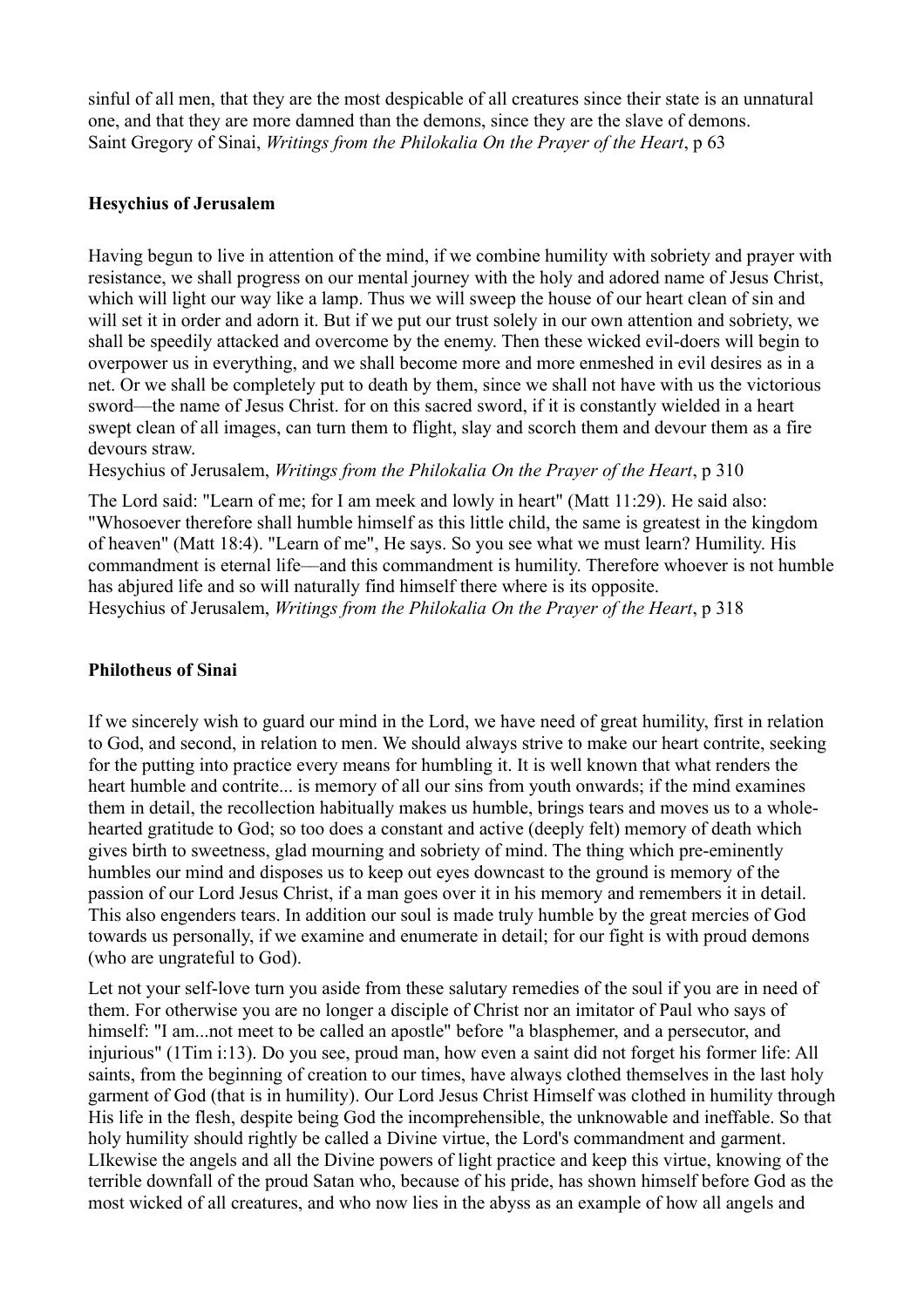men should fear to be cast down (for this sin). We know too how Adam fell through pride. Keeping these examples before our eyes, let us strive to attain this high virtue and let us humble ourselves by all the means in our power, using the remedies we mentioned above. Let us be humble in soul and body, in mind, in desire, in speech, in thought, in outward appearance; humble without and within. We must have special concern that Jesus Christ, Son of God and God, Who is for us, should not become against us. For the Lord "surely...scorneth the scorners: but he giveth grace unto the lowly" (Prov 3:34). "Everyone that is proud in heart is an abomination to the Lord" (Prov 16:5). "Everyone that exalteth himself shall be abased" (Luke 18:14). "Learn of me; for I am meek and lowly in heart" (Matt 11:29), says the Savior. So take heed.

Philotheus of Sinai, *Writings from the Philokalia On the Prayer of the Heart*, p 328

## **Barsanuphius and Saint John**

The Lord has taught us how to acquire wise humility, saying: "Learn of me; for I am meek and lowly in heart: and ye shall find rest unto your souls" (Matt 11:29). If you too want to find perfect rest, understand what the Lord has endured and suffer the same; and cut off your will in all things. The Lord Himself says: "For I came down from heaven, not to do mine own will, but the will of him that sent me" (John 6:38). And perfect humility consists in enduring blame and abuse and other things which our Teacher, Christ Jesus, has suffered. The same is also a sign that a man has touched perfect prayer––namely the fact that he is no longer troubled even if the whole world were to abuse him.

Barsanuphius and Saint John, *Writings from the Philokalia On the Prayer of the Heart*, pp 351-352

The Lord wishes you to regard every man as superior to yourself. Show obedience to your staretz in all things and do all that he tells you, whether it refers to food or drink or some other matter. If they slander you, rejoice—it is most useful. If they insult you, endure it, for "he that endureth to the end shall be saved" (Matt 10:22). Give thanks to God for all things, because thanksgiving is intercession before God for our weakness. Judge yourself always and in everything as a sinner and as one seduced––and so God will not judge you; be humble in everything and you will receive grace.

Let us have recourse to humility on all occasions; for the humble lie prone on the ground, and how can a man fall if he lies on the ground? But a man who stands on a height can easily fall. If we have been converted and have mended our ways, it did not come from ourselves but was a gift of God, for "The Lord openeth the eyes of the blind: the Lord raiseth them that are bowed down" (Ps cxlvi.8).

## Barsanuphius and Saint John, *Writings from the Philokalia On the Prayer of the Heart*, p 356

Strive to acquire humility and submissiveness. Never insist that anything should be according to your will, for this gives birth to anger. So do not judge or humiliate anyone, for this exhausts the heart and blinds the mind, and thereon leads to negligence and makes the heart unfeeling. Watch constantly, learning to understand God's law, for this warms the heart with heavenly fire, as is said: "While I was musing the fire burned" (Ps XXXIX 3). Guard your lips from an idle word, or empty talk, lest the heart gets used to evil words. Cast yourself before God, saying: "God be merciful to me a sinner" (Luke 18:13), and He will have mercy upon you and will keep and protect you from all evil, to lead you from darkness to true light, from prelest to truth, from death to life in Christ Jesus, our Lord.

Barsabuphius and Saint John, , p 372

## **Elder Piasios**

Begin with Humility

Some (unfortunately) do not set the goal of putting off the old man (repentance, humility, and asceticism as a way of helping the sanctification of the soul) with a deep sense of their sinfulness. Then, they would naturally feel the need for Gods mercy, saying "Lord Jesus Christ, Son of God, have mercy on me," often. This with pain in their heart and then the feeling of the sweetness of divine comfort of the most Sweet Christ within their heart.